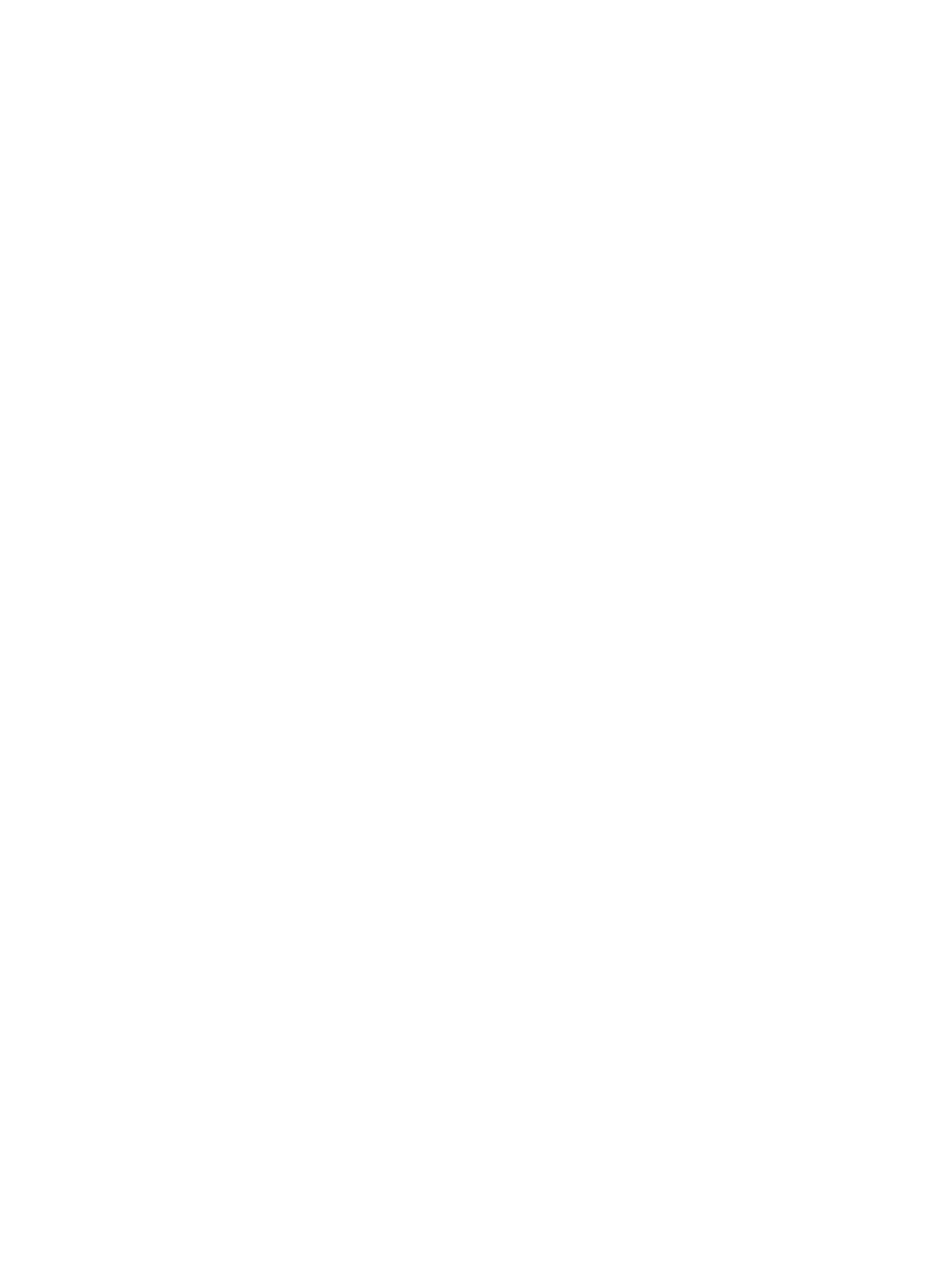# A Textbook of **Preconceptional Medicine and Management**

Edited by **Mahantesh Karoshi**, MD, MRCOG, DCRCM **Sandra Newbold**, MD, MRCOG **Christopher B-Lynch**, FRCS, FRCOG, D. Univ and Louis G. Keith, MD, PhD, FACOG, FRCOG

> Foreword by **Wolfgang Holzgreve**, MD, MS, MBA, FACOG, FRCOG

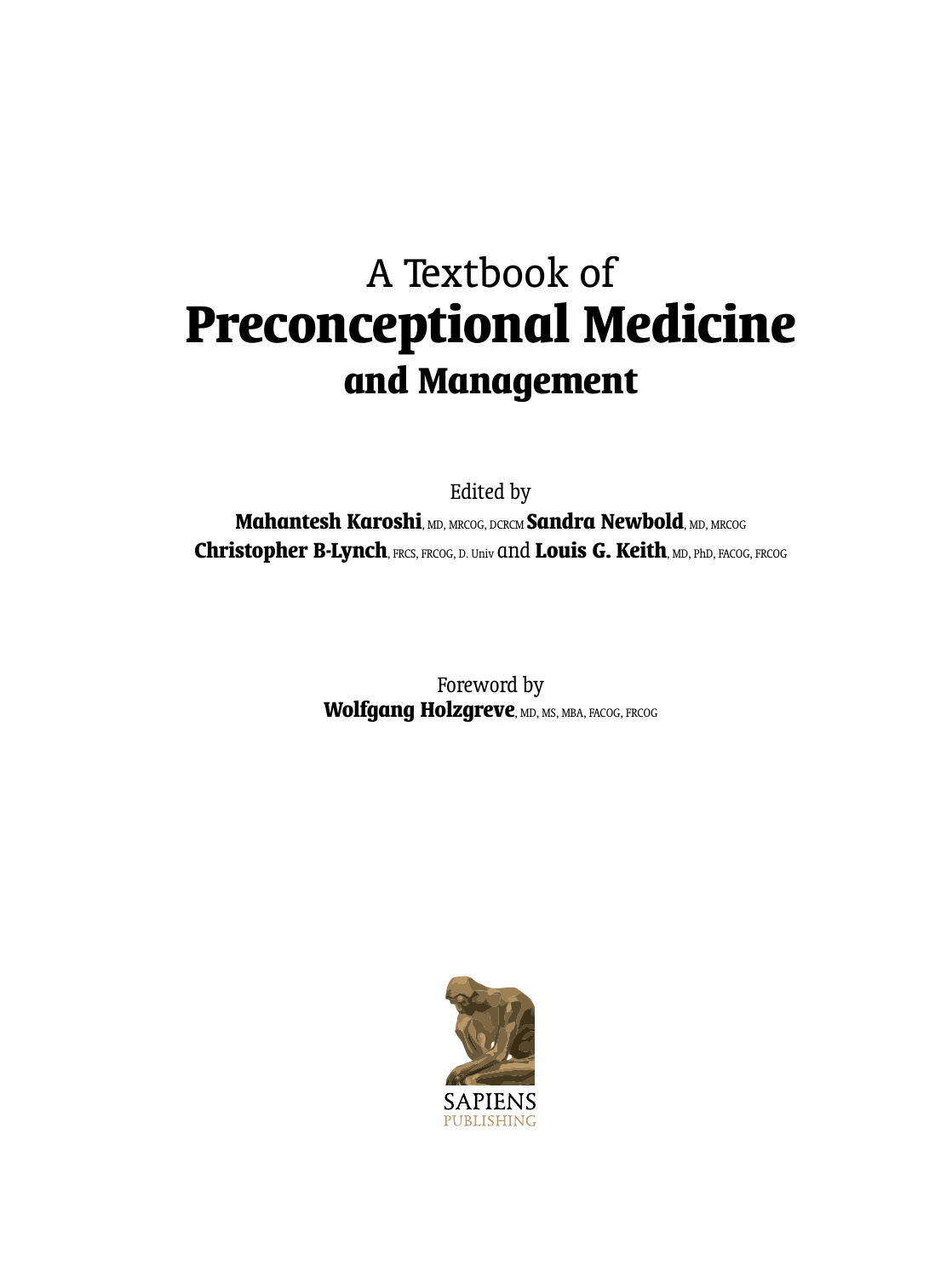ISBN: 978-0-9552282-4-7

British Library Cataloguing in Publication Data A textbook of preconceptional medicine and management. 1. Preconception care--Textbooks. 2. Pregnant women-- Health and hygiene--Textbooks. I. Karoshi, Mahantesh. 618.2'4-dc22

ISBN-13: 9780955228247

Published by: Sapiens Publishing Ltd., Albyfield House, The Green, Wetheral, Carlisle, CA4 8ET, UK Email: info@sapienspublishing.com www.sapienspublishing.com

Copyright © 2012 Sapiens Publishing Ltd

This book is published on a not-for-profit basis and is also available at www.glowm.com

*All rights reserved. No part of this publication may be reproduced, stored in or introduced into a retrieval system, or transmitted, in any form, or by any means (electronic, mechanical, photocopying, recording or otherwise) without the prior written permission of the publisher*

Typeset by: K. Kennedy, Jolleys Farm, Holme, Lancashire, LA6 1RP, UK Printed and bound by CPI Anthony Rowe, Chippenham, SN14 6LH, UK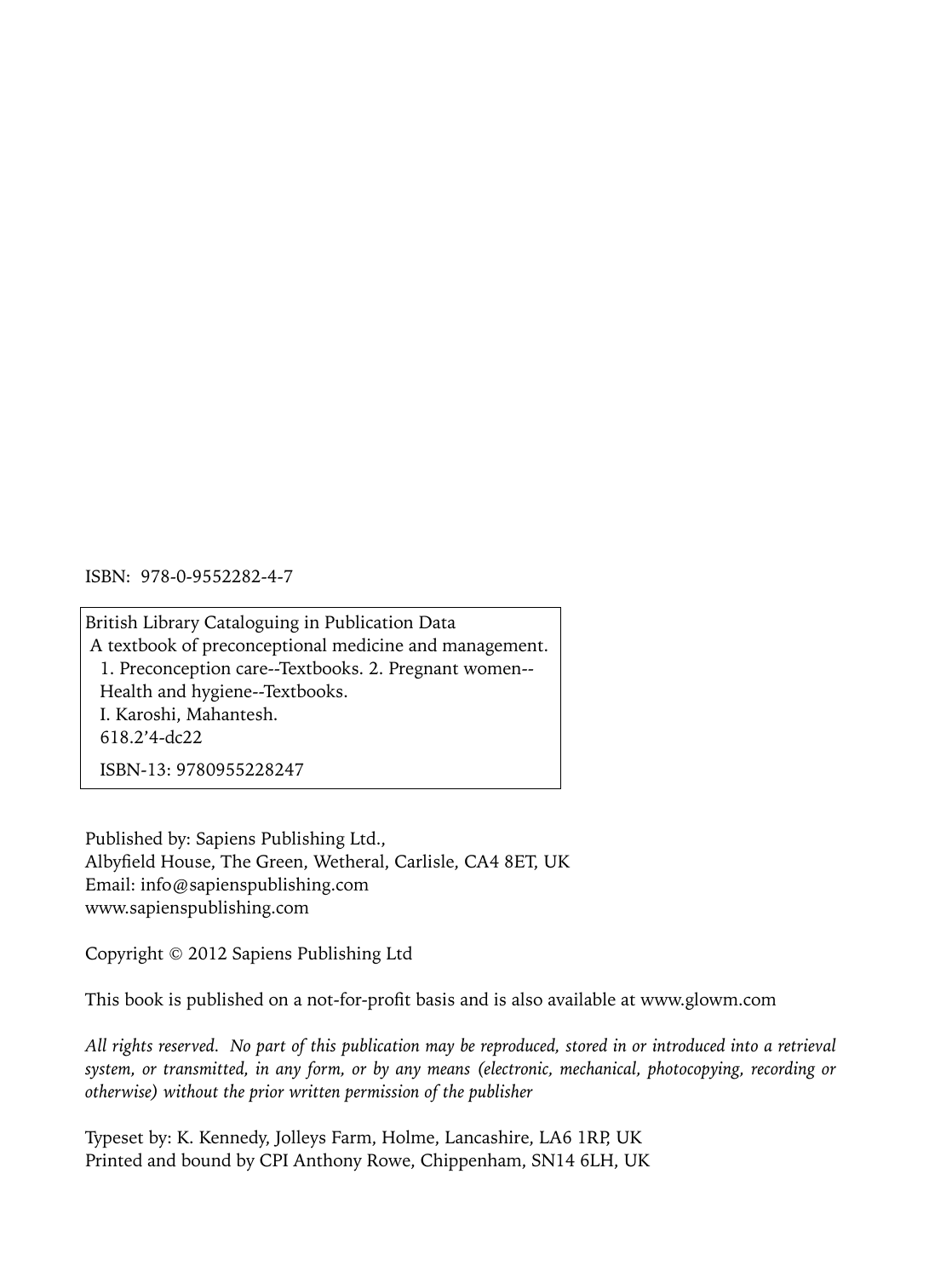### Contents

| The Editors                    |                                                                                                               | ix   |
|--------------------------------|---------------------------------------------------------------------------------------------------------------|------|
| The Contributors               |                                                                                                               | xi   |
| Foreword<br>Wolfgang Holzgreve |                                                                                                               | xvii |
|                                | Section 1: General considerations                                                                             |      |
| 1.                             | Biopanic, advanced maternal age and fertility outcomes<br>Larisa Corda, Amita Khanapure and Mahantesh Karoshi | 3    |
| 2.                             | Preconceptional counseling<br>Rahat Khan and Hassan Shehata                                                   | 19   |
| 3.                             | Preconceptional evaluation of women with heart disease<br>Marla A. Mendelson                                  | 31   |
| 4.                             | Respiratory diseases in pregnancy: asthma<br>LaTasha Nelson, Dana R. Gossett and William Grobman              | 47   |
| 5.                             | Diabetes mellitus<br>Sandra Newbold and Helen Ward                                                            | 59   |
| 6.                             | Prolactinomas, hypothyroidism, hyperthyroidism and pregnancy<br>Alper Gürlek and John A. H. Wass              | 75   |
| 7.                             | Autoimmune and connective tissue disorders<br>Anwar Nassar, Imad Uthman and Munther Khamashta                 | 85   |
| 8.                             | Preconceptional counseling for women with chronic kidney disease<br>Kate Bramham and Liz Lightstone           | 99   |
| 9.                             | Inherited thrombophilic disorders<br>Dorit Blickstein                                                         | 111  |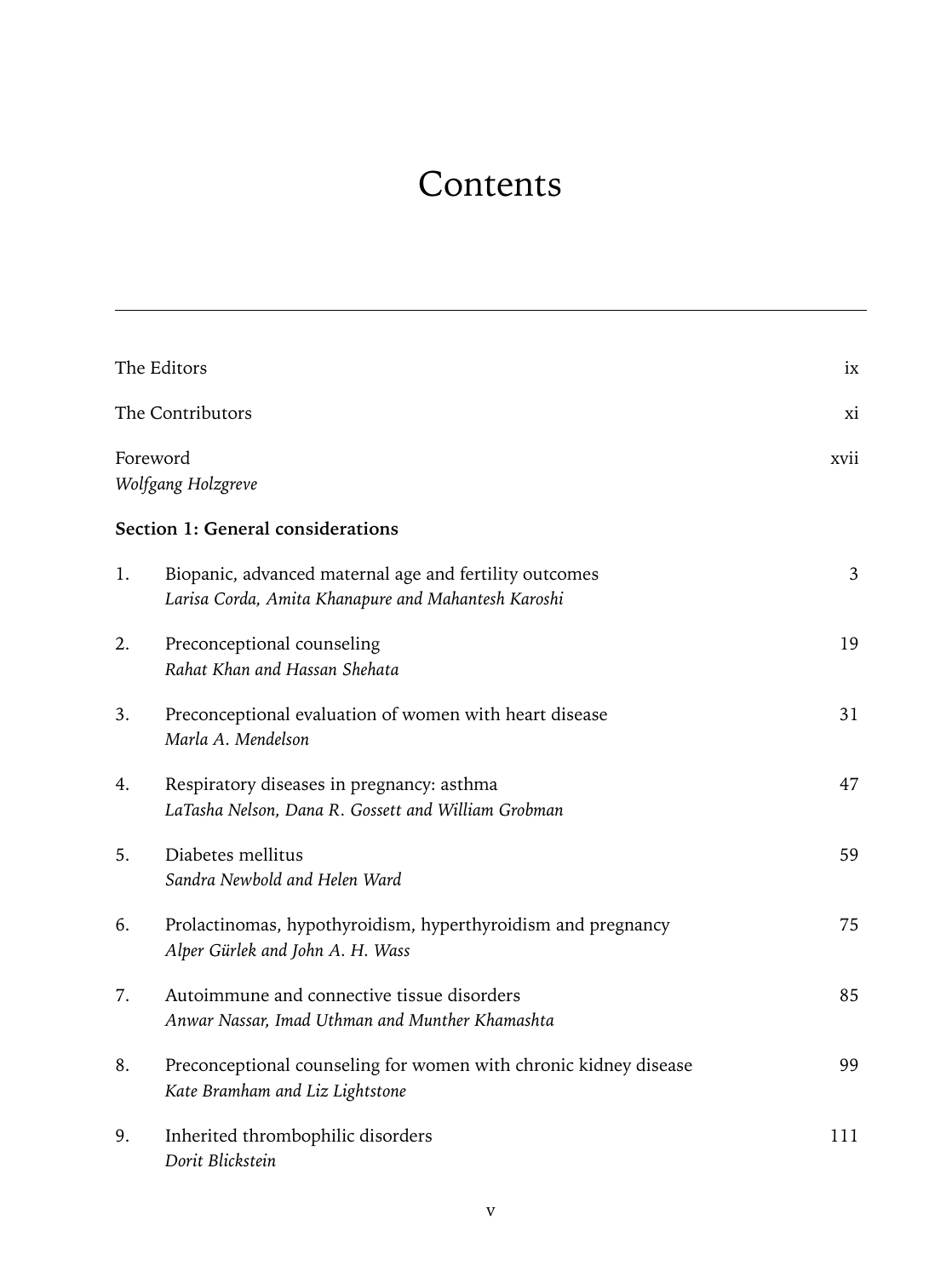### PRECONCEPTIONAL MEDICINE

| 10. | Preconceptional counseling in women with inflammatory bowel disease<br>Sandro Lanzon-Miller                                                   | 121 |
|-----|-----------------------------------------------------------------------------------------------------------------------------------------------|-----|
| 11. | Neurological disorders in pregnancy<br>Dominic Heaney                                                                                         | 133 |
| 12. | Optimization of hypertension and embryo safe antihypertensives<br>Vijaya Karanam, Anshuman Ghosh and Nick Anim-Nyame                          | 157 |
| 13. | Women with severe mental illness<br>Ian Jones                                                                                                 | 171 |
|     | Section 2: Infectious conditions                                                                                                              |     |
| 14. | Tuberculosis in pregnancy<br>Archana Gorty and Muktar Aliyu                                                                                   | 183 |
| 15. | Preconception advice and the optimal management of HIV infection for couples<br>planning pregnancy<br>Anne Edwards and Yetunde Okunwobi-Smith | 193 |
| 16. | Infectious diseases in preconceptional care<br>Dean V. Coonrod                                                                                | 207 |
|     | Section 3: Previous pregnancy events                                                                                                          |     |
| 17. | Recurrent pregnancy loss<br>Rahat Khan, Vikram Talaulikar and Hassan Shehata                                                                  | 229 |
| 18. | Previous fetal death<br>Bode Williams and Sujata Datta                                                                                        | 241 |
| 19. | Prior pelvic inflammatory disease, endometriosis and ectopic pregnancy<br>Joyanto Choudhury and Saikat Banerjee                               | 251 |
| 20. | Preconceptional counseling of women with previous third and fourth degree<br>perineal tears<br>Maria Memtsa and Wai Yoong                     | 267 |
|     | Section 4: Phobias                                                                                                                            |     |
| 21. | Management of tocophobic women<br>Anna Roland-Price and Zara Chamberlain                                                                      | 281 |
|     | Section 5: Medication issues                                                                                                                  |     |
| 22. | Routine vitamin, mineral and micronutrient supplementation<br>Louis G. Keith, Tawanda Ngorima, Kantha Shelke and Mahantesh Karoshi            | 291 |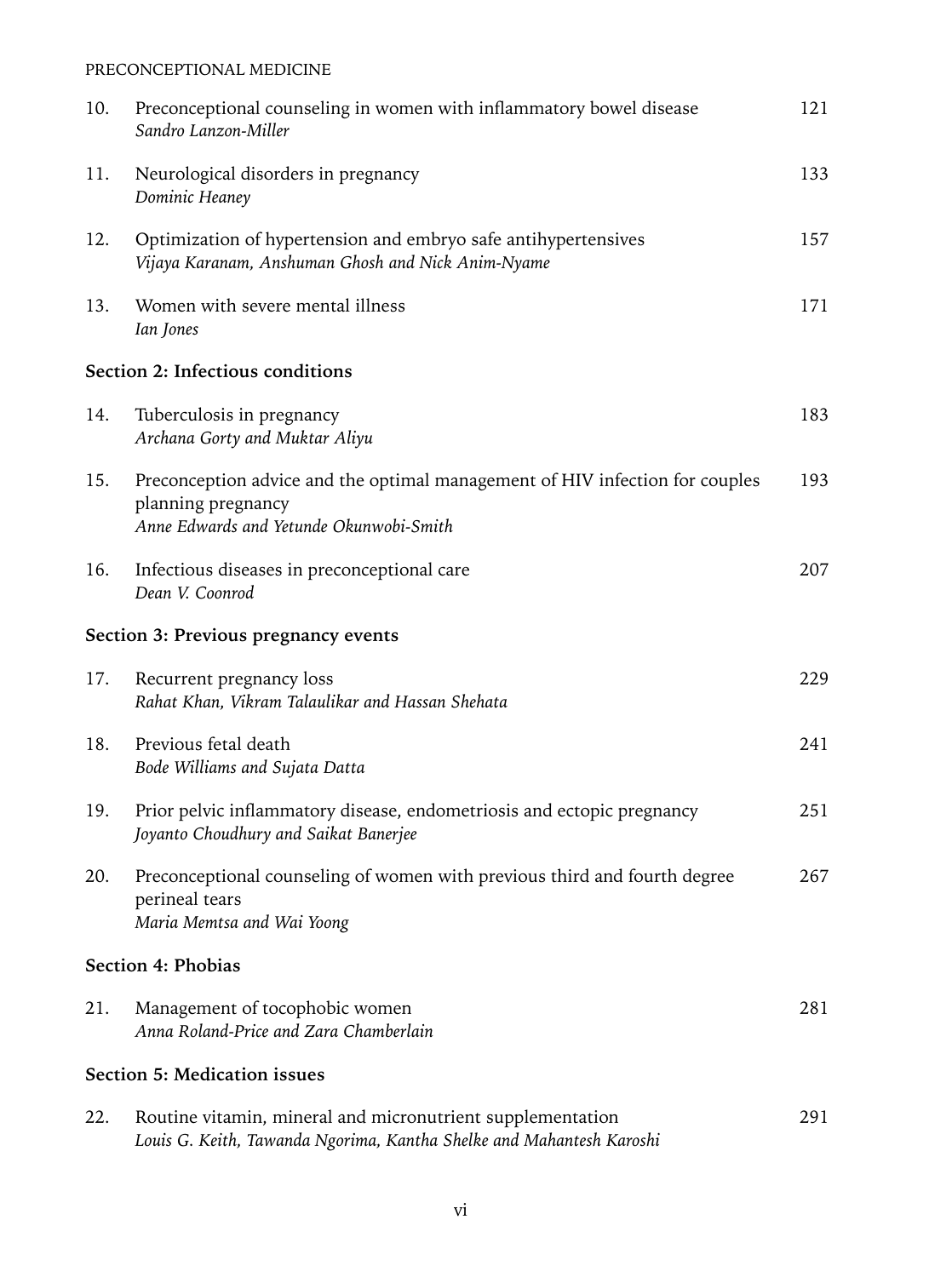|     |                                                                                                                     | Contents |
|-----|---------------------------------------------------------------------------------------------------------------------|----------|
| 23. | Drugs to avoid preconceptionally<br>Vivek Nama and Hassan Shehata                                                   | 321      |
|     | Section 6: Gynecological and surgical conditions                                                                    |          |
| 24. | Prior cervical conization and uterine sparing cervical cancer surgery<br>Imran Hamzawala and Charlotte Chaliha      | 345      |
| 25. | Benign conditions of the genital tract<br>Christopher B-Lynch                                                       | 355      |
| 26. | Pregnancy and fertility counseling in breast cancer survivors<br>Christobel Saunders, Angela Ives and Toni Musiello | 369      |
| 27. | Preconceptional optimization in the solid organ recipient<br>Sarah Jones and Sue Carr                               | 381      |
| 28. | Gynecological malignancies<br>Jafaru Abu                                                                            | 399      |
| 29. | Preparing for a pregnancy after bariatric surgery<br>Michelle A. Kominiarek                                         | 411      |
|     | Section 7: Miscellaneous conditions                                                                                 |          |
| 30. | Obese nulliparas<br>J. Naomi Jobson, Timothy J. Draycott, Andrew B. Johnson and Judith P. Hyde                      | 423      |
| 31. | Counseling in couples with genetic abnormalities<br>Tessa Homfray                                                   | 439      |
| 32. | Malnutrition: an antecedent of diabetes?<br>Kinneret Tenenbaum-Gavish and Moshe Hod                                 | 457      |
| 33. | Who should provide preconceptional care?<br>Roger Gadsby                                                            | 465      |
|     | Index                                                                                                               | 469      |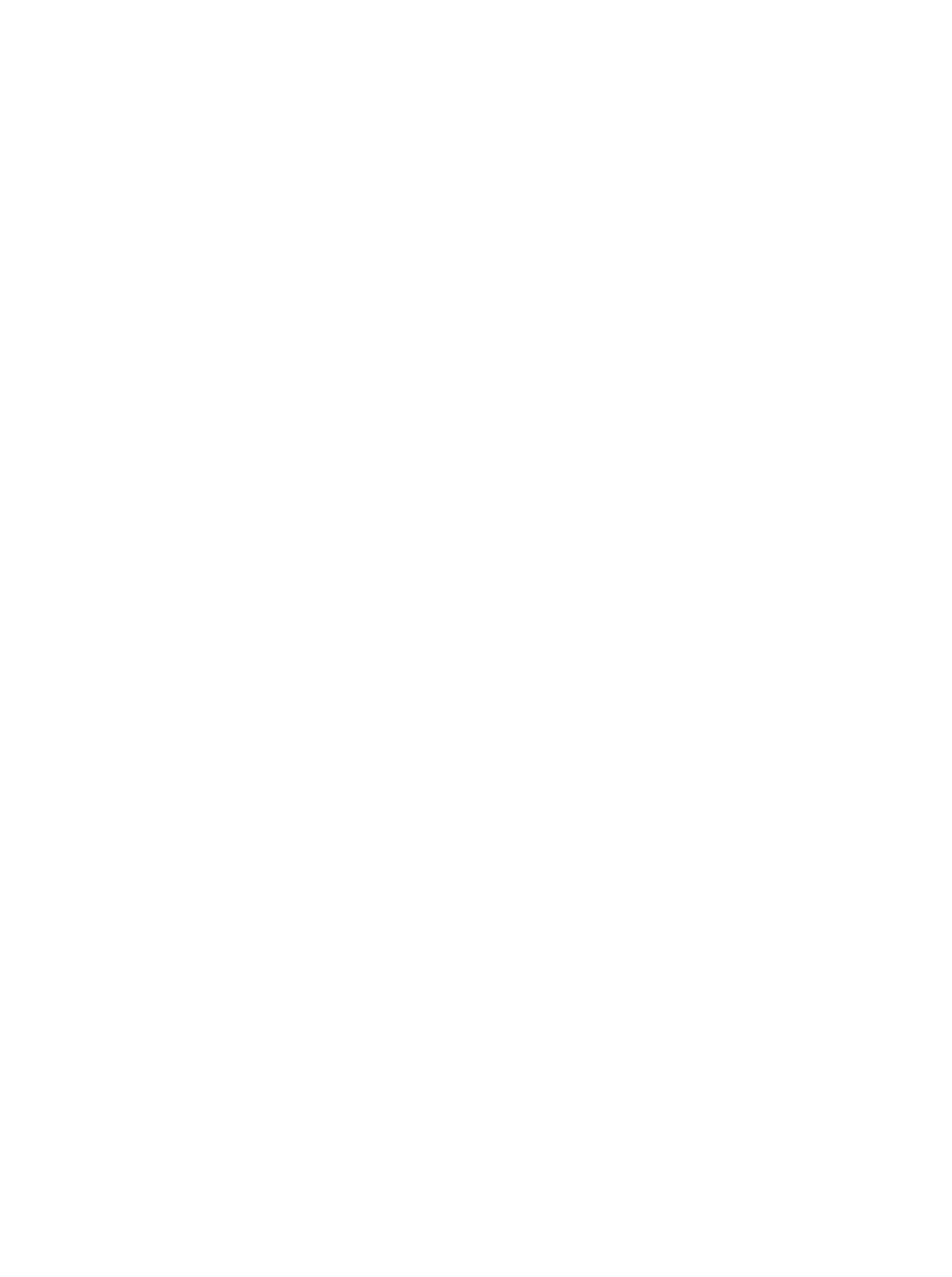### The Editors

**Mahantesh Karoshi**, MD, MRCOG, DCRCM Consultant Obstetrician and Gynaecologist Department of Obstetrics and Gynecology Barnet and Chase Farm Hospitals NHS Trust Barnet, Herts, UK

**Sandra Newbold**, MD, MRCOG Consultant Obstetrician and Gynaecologist Ashford and St Peter's Hospital Chertsey, Surrey, UK

#### **Christopher B-Lynch**, MBBS, LRCP, FRCS, FRCOG, D. Univ, MAE, MCIArb QDR

Consultant Obstetrician and Gynaecological Surgeon Professor (visiting) Cranfield University (Health Faculty) Bedfordshire, UK and Consultant Emeritus Milton Keynes Hospital NHS Foundation Trust Foundation Trust (Oxford Deanery) Milton Keynes, UK

**Louis G. Keith**, MD, PhD, FACOG, FRCOG Professor Emeritus, Department of Obstetrics and Gynecology Former Head, Section of Undergraduate Education and Medical Student Affairs The Feinberg School of Medicine Northwestern University Chicago, IL, USA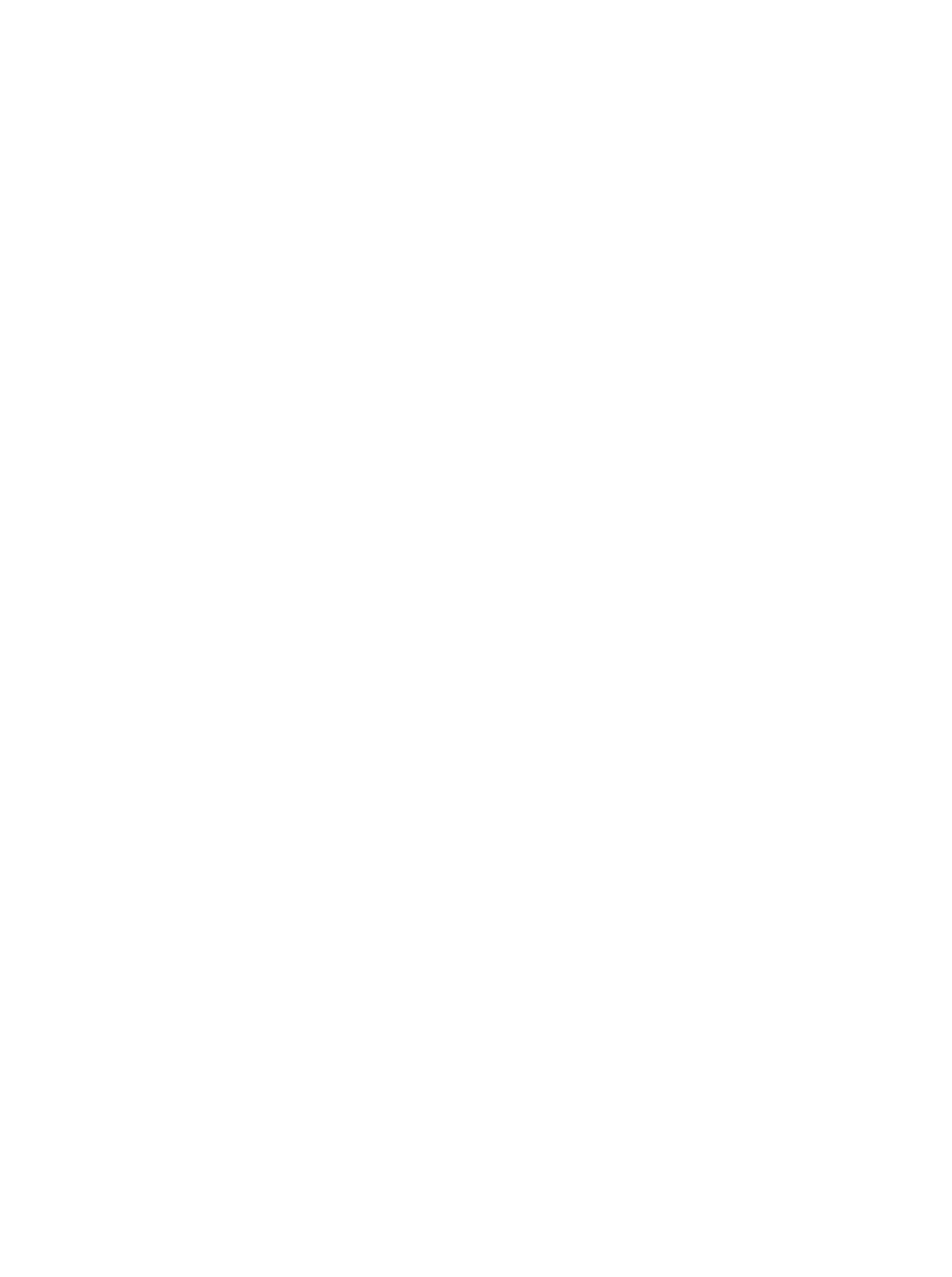### The Contributors

**Jafaru Abu**, MBBS, MSc, MRCOG Consultant Gynaecological Surgeon and Oncologist Department of Gynaecology Nottingham University Hospitals Nottingham, UK

**Muktar Aliyu**, MD, MPH, DrPH Assistant Professor of Preventive Medicine Mayo Clinic College of Medicine and Senior Clinical Fellow Division of Preventive, Occupational and Aerospace Medicine Mayo Clinic Rochester, MN, USA

**Nick Anim-Nyame**, PhD, MRCOG Consultant Obstetrician Gynaecologist Kingston Hospital Kingston upon Thames, UK and Honorary Senior Lecturer School of Life Sciences Kingston University London, UK

**Saikat Banerjee**, BSc, MRCOG Honorary Senior Lecturer University of Surrey and Consultant Gynaecologist Early Pregnancy Unit Ashford and St Peter's Hospitals NHS Trust Chertsey, Surrey, UK

**Dorit Blickstein**, MD Head of the Hemato-Gynecology Service Institute of Hematology Beilinson Hospital Rabin Medical Center Petach-Tikva, Israel

#### **Christopher B.-Lynch**, MBBS, LRCP, FRCS,

FRCOG, , D. Univ, MAE, MCIArb QDR Consultant Obstetrician and Gynaecological Surgeon Professor (visiting) Cranfield University (Health Faculty) Bedfordshire, UK and Consultant Emeritus Milton Keynes Hospital NHS Foundation Trust (Oxford Deanery) Milton Keynes, UK

#### **Kate Bramham**, MRCP

Research Fellow Reproduction and Endocrinology King's College London London, UK

**Sue Carr**, MBBS, MMedSci, MD, FRCP Consultant Nephrologist and Honorary Senior Lecturer John Walls Renal Unit Leicester General Hospital Leicester, UK

**Charlotte Chaliha**, MB, BChir, MA, MD, MRCOG Consultant Obstetrician and Gynaecologist Department of Obstetrics and Gynaecology Barts and The London NHS Trust London, UK

**Zara Chamberlain**, RN, RM, MSc Midwife and Counsellor Ashford and St Peter's Hospitals NHS Trust Chertsey Surrey, UK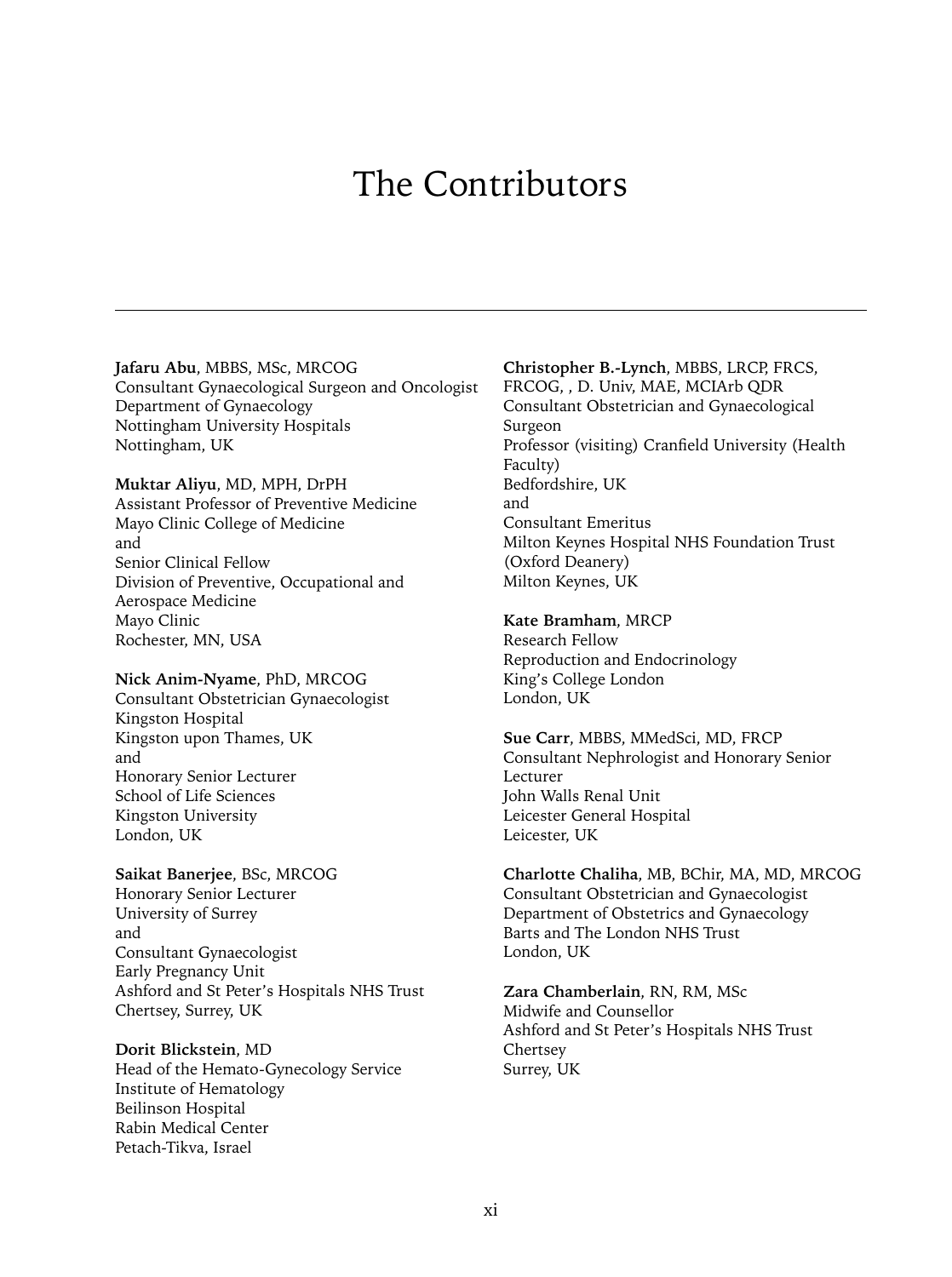#### PRECONCEPTIONAL MEDICINE

**Joyanto Choudhury**, MRCOG Clinical Fellow Early Pregnancy Unit Ashford and St Peter's Hospitals NHS Trust Chertsey Surrey, UK

**Dean V. Coonrod**, MD, MPH Chair Department of Obstetrics, Gynecology and Women's Health Maricopa Medical Center Phoenix and Associate Professor of Clinical Obstetrics and Gynecology University of Arizona College of Medicine Phoenix, AZ, USA

**Larisa Corda**, BSc, MBBS Specialist Trainee Department of Obstetrics and Gynaecology Whittington Hospital London, UK

**Sujata Datta**, MRCOG, CCT Department of Obstetrics and Gynaecology East Surrey Hospital Surrey, UK

**Timothy J. Draycott**, MD, MRCOG Consultant Obstetrician and Gynaecologist Southmead Hospital Westbury-on-Trym Bristol, UK

**Anne Edwards**, BA (Hons) Oxon Physiological Sciences, MA Oxon, MB, BCh, FRCP Foundation School Director Genitourinary Medicine Oxford, UK

**Roger Gadsby**, MBE, BSc, MB, ChB, DRCOG, DCH, FRCGP GP and Associate Clinical Professor Warwick Medical School, University of Warwick Warwick, UK

**Anshuman Ghosh**, MRCOG

Clinical Research Fellow School of Life Sciences Kingston University London, UK and Department of Obstetrics and Gynaecology Kingston Hospital Kingston upon Thames, UK

**Archana Gorty**, MD, MPH

Senior Clinical Fellow Division of Preventive, Occupational and Aerospace Medicine Mayo Clinic Rochester, MN, USA

**Dana R. Gossett**, MD Department of Obstetrics and Gynecology Northwestern Medical Faculty Foundation Northwestern University Chicago, IL, USA

**William Grobman**, MD, MBA Department of Maternal-Fetal Medicine Northwestern Medical Faculty Foundation Northwestern University Chicago, IL, USA

**Alper Gürlek**, MD Department of Endocrinology Hacettepe University School of Medicine Ankara, Turkey

**Imran Hamzawala**, MBBS Department of Obstetrics and Gynaecology Barts and The London NHS Trust London, UK

**Dominic Heaney**, BA, MB BCh, MRCP, PhD Consultant Neurologist UCL NHS Hospitals UCL Institute of Neurology London, UK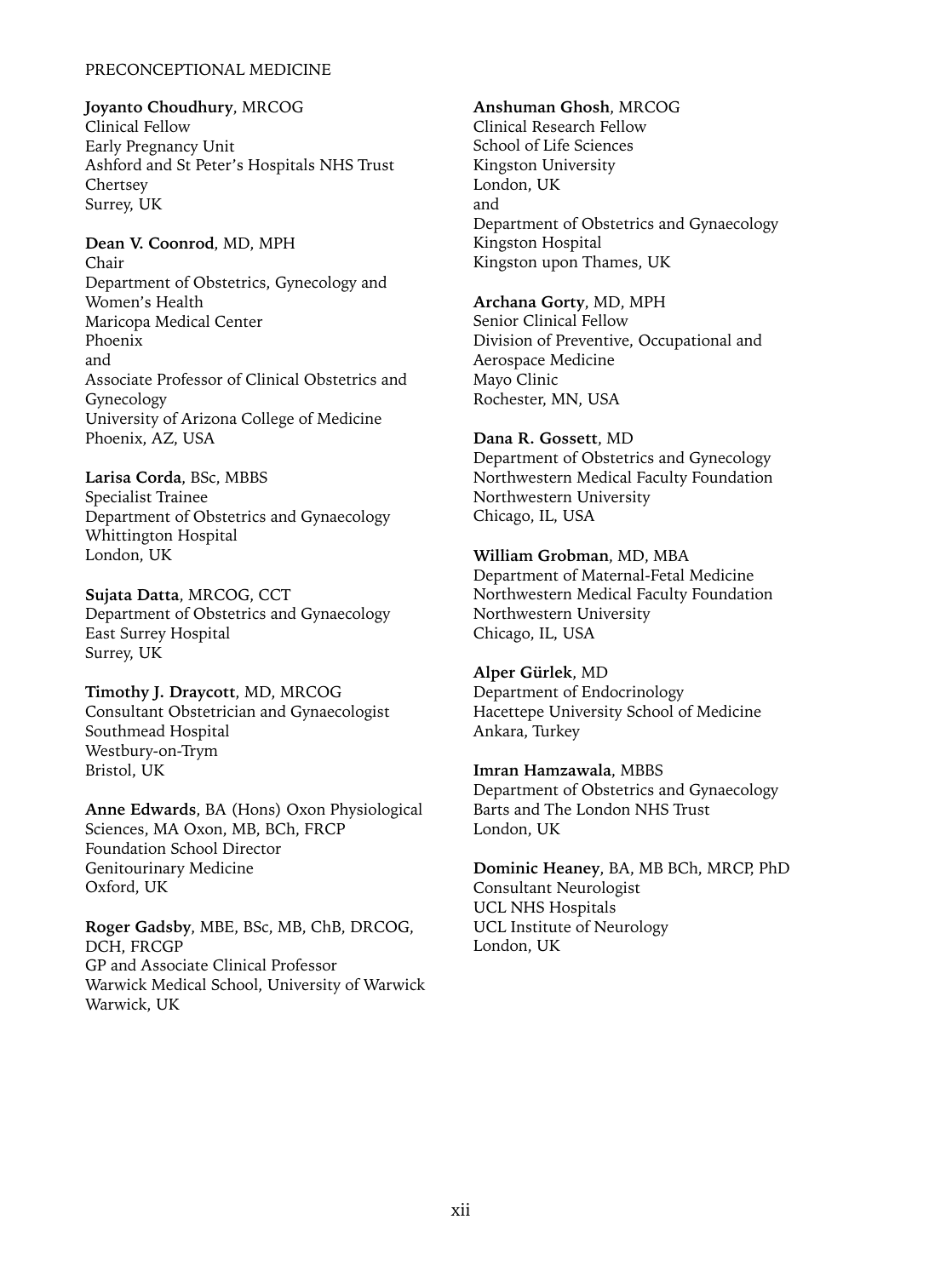**Moshe Hod**, MD

Director, Division of Maternal Fetal Medicine Helen Schneider Hospital for Women Professor, Rabin Medical Center Sackler Faculty of Medicine Tel-Aviv University Petah-Tiqva, Israel

**Wolfgang Holzgreve**, MD, MS, MBA, FACOG, FRCOG Professor Institute for Advanced Study Berlin, Germany

**Tessa Homfray**, MBBS, FRCP Consultant in Clinical Genetics Department of Genetics St George's University Hospital London, UK

**Judith P. Hyde**, MB, ChB, MRCOG Consultant Obstetrician and Gynaecologist Southmead Hospital Westbury-on-Trym Bristol, UK

**Angela Ives**, DipAppSc, MSc, PhD Research Assistant Professor School of Surgery QEII Medical Centre The University of Western Australia Crawley, Western Australia

**J. Naomi Jobson**, MB, ChB Specialist Registrar Obstetrics and Gynaecology Southmead Hospital Bristol, UK

**Andrew B. Johnson**, BSc, MBBS, MD, FRCP Consultant Physician Southmead Hospital Westbury-on-Trym Bristol, UK

**Ian Jones**, MRC Psych, PhD Senior Lecturer in Perinatal Psychiatry Department of Psychological Medicine Henry Wellcome Building Wales School of Medicine, Cardiff University Cardiff, UK

**Sarah Jones**, BMedSc, MB ChB, MRCP, DICM Specialist Registrar in Nephrology John Walls Renal Unit Leicester General Hospital Leicester, UK

#### **Vijaya Karanam**, MRCOG

Clinical Research Fellow School of Life Sciences Kingston University London, UK and Department of Obstetrics and Gynaecology Kingston Hospital Kingston upon Thames, UK

**Mahantesh Karoshi**, MD, MRCOG, DCRCM Consultant Obstetrician and Gynaecologist Department of Obstetrics and Gynecology Barnet and Chase Farm Hospitals NHS Trust Barnet, Herts, UK

**Louis G. Keith**, MD, PhD, FACOG, FRCOG Emeritus Professor of Obstetrics and Gynecology Feinberg School of Medicine Northwestern University Chicago, IL, USA

**Munther Khamashta**, MD, FRCP, PhD

Senior Lecturer/Consultant Physician Director, Lupus Research Unit The Rayne Institute St Thomas' Hospital London, UK

**Rahat Khan**, MBBS, MRCOG Consultant Obstetrician and Gynaecologist The Princess Alexandra Hospital NHS Trust Essex, UK

**Amita Khanapure**, DGO, MRCOG Senior Registrar Department of Obstetrics and Gynaecology Guy's and St Thomas' Hospital London, UK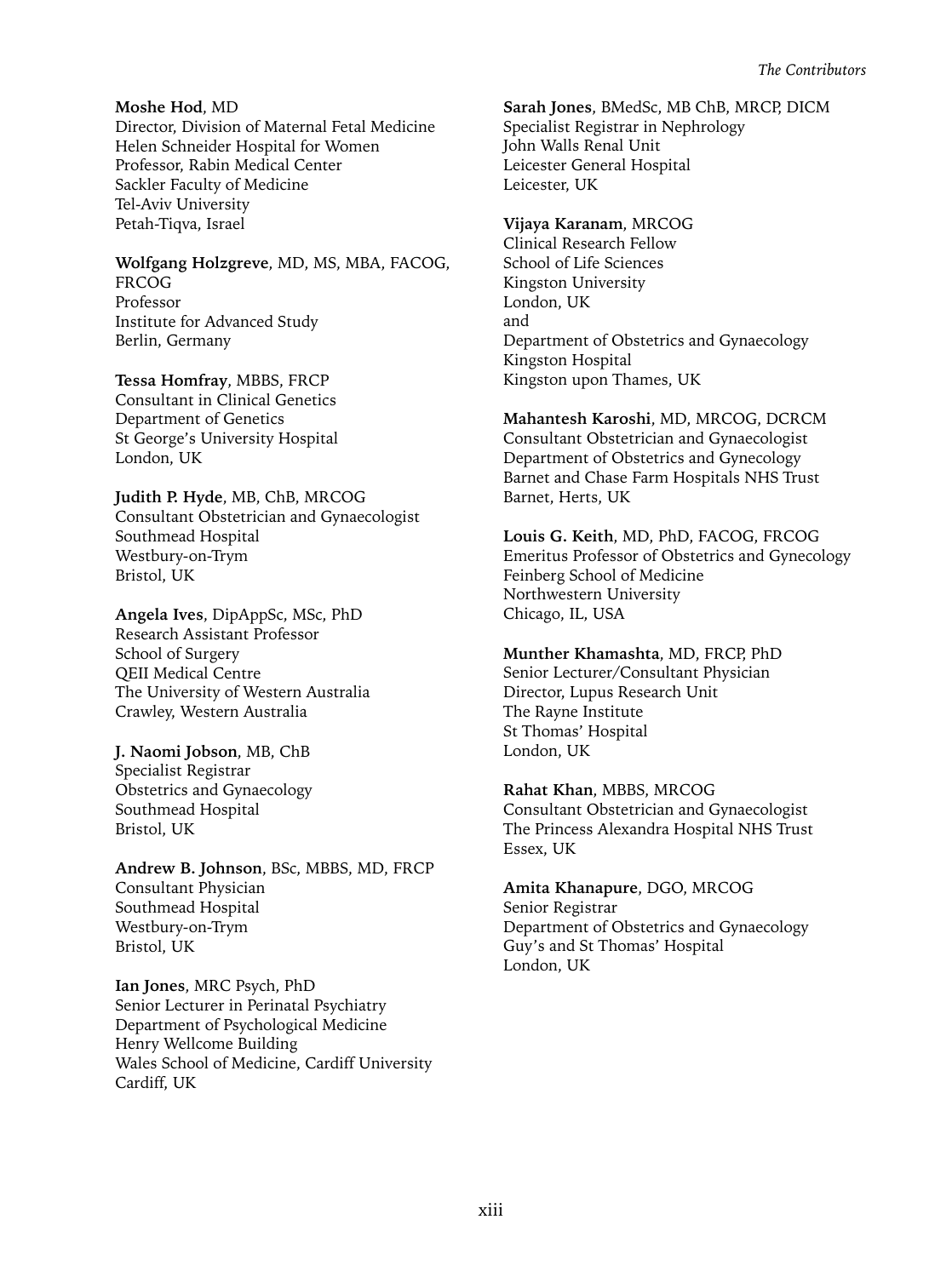#### PRECONCEPTIONAL MEDICINE

**Michelle A. Kominiarek**, MD Assistant Professor of Obstetrics and Gynecology Division of Maternal-Fetal Medicine University of Illinois at Chicago Chicago, IL, USA

**Sandro Lanzon-Miller**, MB, BCh, MD, FRCP Consultant Gastroenterologist/Consultant Physician and Medical Director Milton Keynes Hospital NHS Foundation Trust Milton Keynes, UK

**Liz Lightstone**, PhD, FRCP Senior Lecturer and Honorary Consultant Physician Imperial College Kidney and Transplant Institute Imperial College London and West London Renal and Transplant Centre Hammersmith Hospital London, UK

**Maria Memtsa**, BSc, MBBS Department of Obstetrics and Gynaecology North Middlesex University Hospital London, UK

**Marla A. Mendelson**, MD Director, Heart Disease and Pregnancy Program Adult Congenital Heart Disease Center Associate Professor of Medicine and Pediatrics Feinberg School of Medicine Northwestern University Chicago, IL, USA

**Toni Musiello**, BSc, MSc, D Health Psy Project and Research Officer School of Surgery QEII Medical Centre The University of Western Australia Crawley, Western Australia

**Vivek Nama**, MD, MRCOG Research Fellow St George's University of London London, UK

**Anwar Nassar**, MD Associate Professor Department of Obstetrics and Gynecology Faculty of Medicine American University of Beirut Beirut, Lebanon

**LaTasha Nelson**, MD Assistant Professor Obstetrics and Gynecology-Maternal Fetal Medicine Feinberg School of Medical Northwestern University Chicago, IL, USA

**Sandra Newbold**, MD, MRCOG Consultant Obstetrician and Gynaecologist Ashford and St Peter's Hospitals NHS Trust Chertsey, Surrey, UK

**Tawanda Ngorima**, BS Department of Obstetrics and Gynecology Feinberg School of Medicine Northwestern University Chicago, IL, USA

**Yetunde Okunwobi-Smith**, MRCOG, DipGUM, DFSRH Specialist Registrar Genitourinary Medicine Churchill Hospital Oxford, UK

**Anna Roland-Price**, RN, RM, MSc Midwife and Counsellor (retired) Bradford-on-Avon, UK

**Christobel Saunders**, MBBS, FRCS, FRACS Professor, School of Surgery and Pathology QEII Medical Centre Perth, Western Australia

**Hassan Shehata**, MD, MRCOG, MRCPI Consultant Obstetric Physician Epsom and St Helier University Hospitals NHS Trust Surrey and Honorary Senior Lecturer St George's Medical School London, UK

**Kantha Shelke**, PhD Principal Corvus Blue Chicago, IL, USA

**Vikram Talaulikar**, MD, MRCOG Clinical Research Fellow, Department of Obstetrics and Gynaecology St George's Hospital London, UK